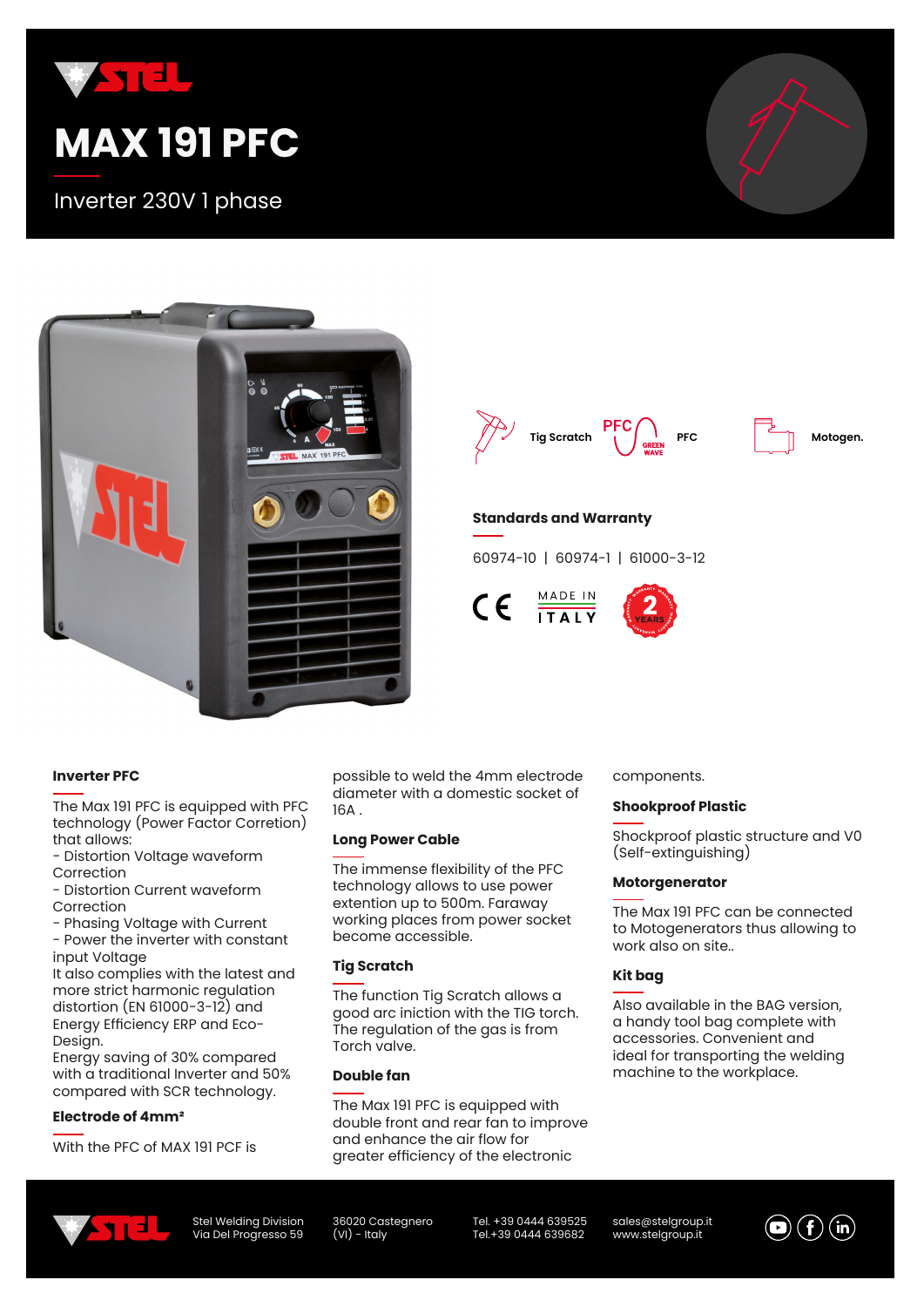# **Technical Data**

| Main Voltage           | 230/240 V    | <b>Work Temperature</b>     | $40^{\circ}$ C    |
|------------------------|--------------|-----------------------------|-------------------|
| Phases                 |              | <b>Currente Range</b>       | $5-160A$          |
| Frequency              | $50/60$ Hz   | Welding Current 40% (25°C)  | 160 A             |
| Real Current (30%)     | 13,5 A       | Welding Current 100% (25°C) | 110A              |
| Real Power (30%)       | 2,9 KVA      | Welding Current 35% (40°C)  | 160 A             |
| <b>Power Factor</b>    | 0,99         | Welding Current 60% (40°C)  | 115A              |
| Efficiency             | 81%          | Welding Current 100% (40°C) | 100 A             |
| No Load Voltage        | 90 V         | Earth Clamp                 | $25 \text{ mm}^2$ |
| Degree of Protection   | <b>IP 23</b> | Lenght x Width x Height     | 440x160x300       |
| <b>Insuation Class</b> | H            | Weight                      | 8,5 Kg            |
| Safety Approved        | <u>।</u>     |                             |                   |

*The data were collected at a temperature of 40°C.*

# **Front Panel Description**

**1.** Machine live Led

**2.** Over temperature Led **3.** Potentiometer regulating Current





Stel Welding Division Via Del Progresso 59 36020 Castegnero (VI) - Italy

Tel. +39 0444 639525 Tel.+39 0444 639682

sales@stelgroup.it www.stelgroup.it